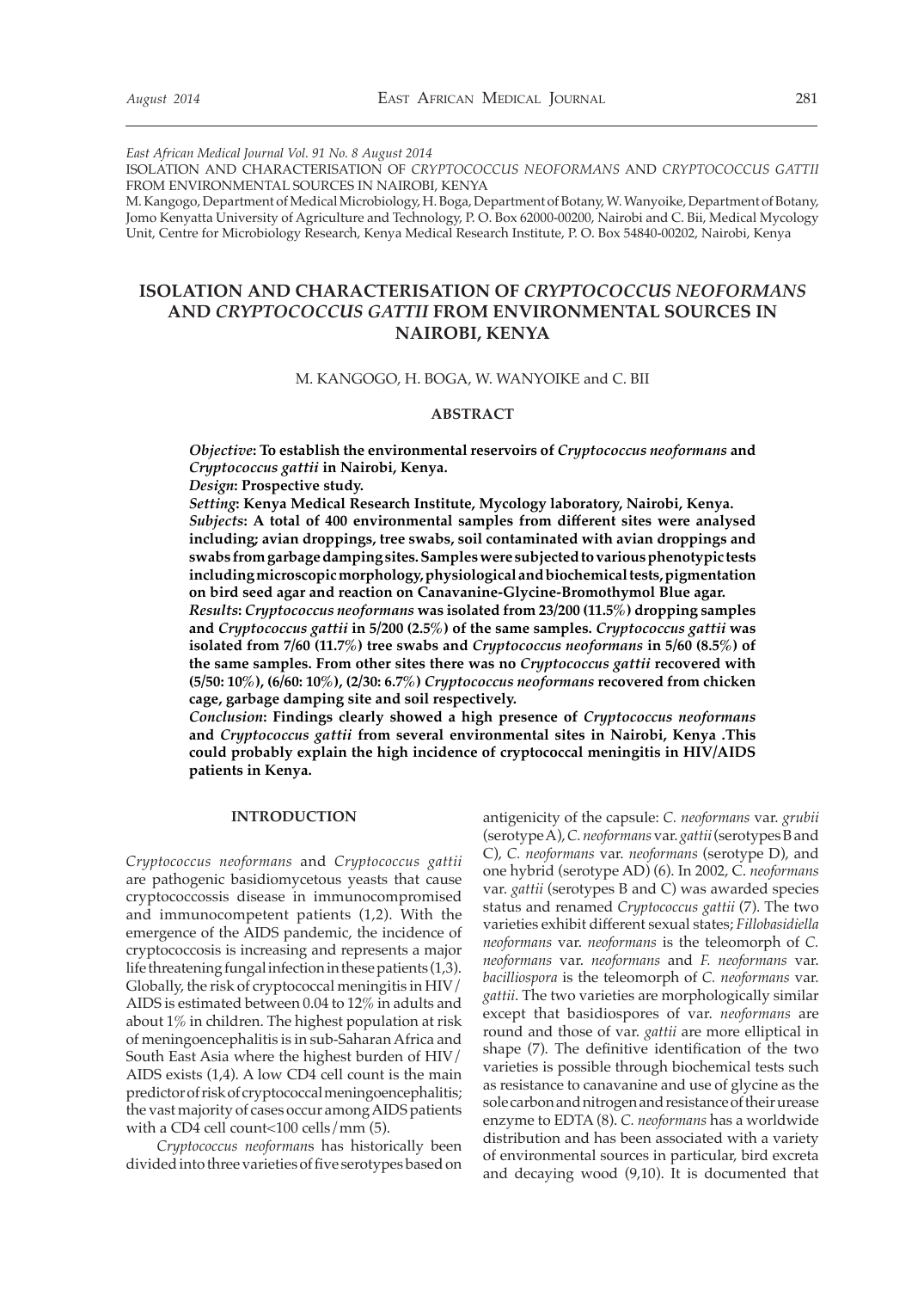*C. gattii* is limited to tropics and sub-tropical regions and causes cryptococcosis in over 40 % of non AIDS patients (2,11). Majority of the isolates from Europe belong to C. *neoformans* var. *neoformans* while only 15 % of the isolates from USA, Argentina and Canada belong to *C. gattii* (12). Such vast environmental reservoirs documented encourage the assumption of the existence of many other natural reservoirs of *C. neoformans*.

The infectious particles of *C. neoformans* and *C. gattii* are presumed to be the dehydrated yeast cells, which enter the alveolar spaces of the lungs. Once inside the lungs, the yeast cells become rehydrated and acquire the polysaccharide capsule which is best visible in Indian ink preparations (13). The thickness of the capsule is strain related and varies with environmental conditions and is known to be responsible for virulence (13,14). Upon growth in 1% peptone solution, production of the capsule is enhanced. *C. neoformans* can cause an asymptomatic pulmonary infection followed by the development of meningitis, which is often the first indication of the disease limited to the lungs (13).

The study was aimed at establishing environmental reservoirs for *C. neoformans* and *C. gattii* in attempt to establishing the risk factors for the high prevalence of Cryptococcal infection in Kenya. The paucity of information on the natural reservoirs of *C. neoformans* in Kenya compared to other documented information is worthwhile.

### **MATERIALS AND METHODS**

A total of 400 samples were collected from different locations in Nairobi, (1°17′S 36°49′E / 1.283°S 36.817°E), Kenya. The city lies on the Nairobi River, in the south of the nation, and has an elevation of 1661 m (5450 ft) above sea level. Sampling was done from areas in the city with high concentrations of pigeons, birds, private chicken breeders' homes and chicken selling markets. Others were from garbage damping sites within the city, (Table 1, Figure 1). Samples were treated as described by Staib, 1987 (15). Droppings, bark and soil samples were processed as follows: 5 g of the sample were suspended in 25 ml of phosphate-buffered saline (PBS) and allowed to settle for 30 min then the sample was filtered and 50  $\mu$ l of antibiotic solution, (20 U/mL streptomycin and 40 U/mL penicillin) was added. Then 100  $\mu$ L of the mixture was cultured on Niger-seed agar (*Guizotia* 

*abyssinica*). All plates were incubated at 37ºC for up to two weeks. The material collected with the swabs was directly plated onto the same medium. All brown colonies were cultured on Christensen's urea agar and incubated at 37 ºC for 48 hours. Urease positive colonies were cultured on corn meal agar using slide culture technique. Each plate was divided into four parts and a single colony was seeded onto each part, it was covered with sterile cover slip and incubated at 37 ºC for 48 hours. The cover slip was removed aseptically and observed under microscope using X 40 resolution power. This was to distinguish different *Cryptococcus neoformans* from other yeasts. *Cryptococcusneoformans* do not produce pseudohyphae, are spherical, irregular in size and widely separated on corn meal agar. Observation for the presence of capsule which is a characteristic of *Cryptococcusneoformans* was done on Indian ink stain.The biovariety study was performed by culturing the isolates on Canavanine- Glycine-Bromthymol blue (CGB) medium to determine the use of glycine as a carbon source. A colour change from light yellow green to cobalt blue was considered a positive result for the CGB test, indicating presence of *C. neoformans* var. *gattii* (serotype B/C). The lack of colour change was considered a negative result, indicating absence of *C. neoformans* (serotype A/D).

#### **RESULTS**

The environmental isolates of C. *neoformans* and *C. gattii* were recovered from different sources and sites as shown in Table 1and Figure 1. *Cryptococcus neoformans* was frequently isolated in all the droppings with the majority being from marabou stock  $(4/20;$ 20%) followed by chicken droppings (7/60; 11.7%) and 10% each from weaver birds (2/20), pigeon droppings (8/80), chicken cage (5/50) and pied crow droppings (2/20). In contrast, *Cryptococcus gattii* was less frequently isolated among the droppings with 3/80 (3.8 %) in pigeon droppings 1/20 (5%) from Marabou stock droppings and 1/60 (1.7%) from chicken droppings. Also, *C. gattii* was more frequently isolated among trees with 6/50 (12%) from *Eucalyptus saligna* and 1/10 (10%) from *Acacia xanthophloea. C. neoformans* 5/50 (10%) were recovered from *Eucalyptus saligna*. On the other hand *C. gattii* was not recovered from soil or garbage dumping sites. *C. neoformans* was isolated from soil (2/30; 6.7%) and garbage damping sites (6/60; 10%) (Table 1).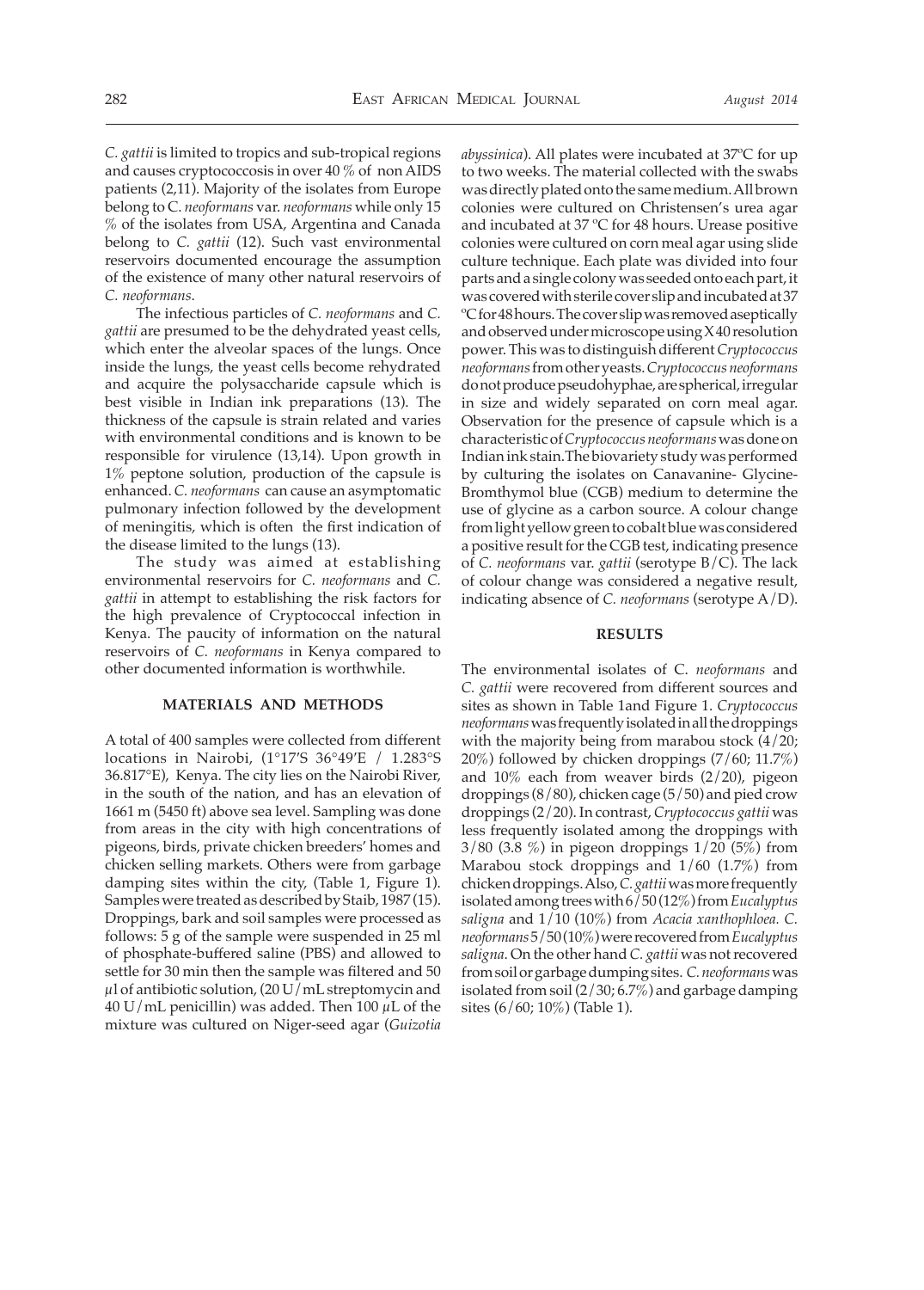| Sample Type                                           |                                                                     | <b>Positive Samples</b> |                |
|-------------------------------------------------------|---------------------------------------------------------------------|-------------------------|----------------|
|                                                       | Total Number of Samples Cryptococcus neoformans Cryptococcus gattii |                         |                |
| Droppings                                             |                                                                     |                         |                |
| Marabou stock (Leptoptilos<br>crumeniferus) droppings | 20                                                                  | $4(20\%)$               | 1(5%)          |
| Weaver birds (Ploceus spekei)<br>droppings            | 20                                                                  | $2(10\%)$               | $\theta$       |
| Pigeon (Geopeliastriata) droppings                    | 80                                                                  | $8(10\%)$               | $3(3.8\%)$     |
| Chicken (Gallus gallus domesticus)<br>droppings       | 60                                                                  | 7(11.7%)                | $1(1.7\%)$     |
| Pied crow (Corvus albus)<br>droppings                 | 20                                                                  | $2(10\%)$               | $\theta$       |
| Tree swabs                                            |                                                                     |                         |                |
| Acacia xanthophloea                                   | 10                                                                  | $\overline{0}$          | $1(10\%)$      |
| Eucalyptus saligna                                    | 50                                                                  | $5(10\%)$               | 6(12%)         |
| Other sites                                           |                                                                     |                         |                |
| Chicken (Gallus gallus domesticus)<br>cage            | 50                                                                  | $5(10\%)$               | $\overline{0}$ |
| Garbage damping site                                  | 60                                                                  | $6(10\%)$               | 0              |
| Contaminated Soil                                     | 30                                                                  | $2(6.7\%)$              | $\overline{0}$ |
| Total                                                 | 400                                                                 | 41                      | 12             |

*Environmental isolates of Cryptococcus neoformans and Cryptococcus gattii in Nairobi, Kenya*

**Figure 1**

*Map Showing Sampling Sites of Cryptococcus neoformans and C. gattii in Nairobi, Kenya*

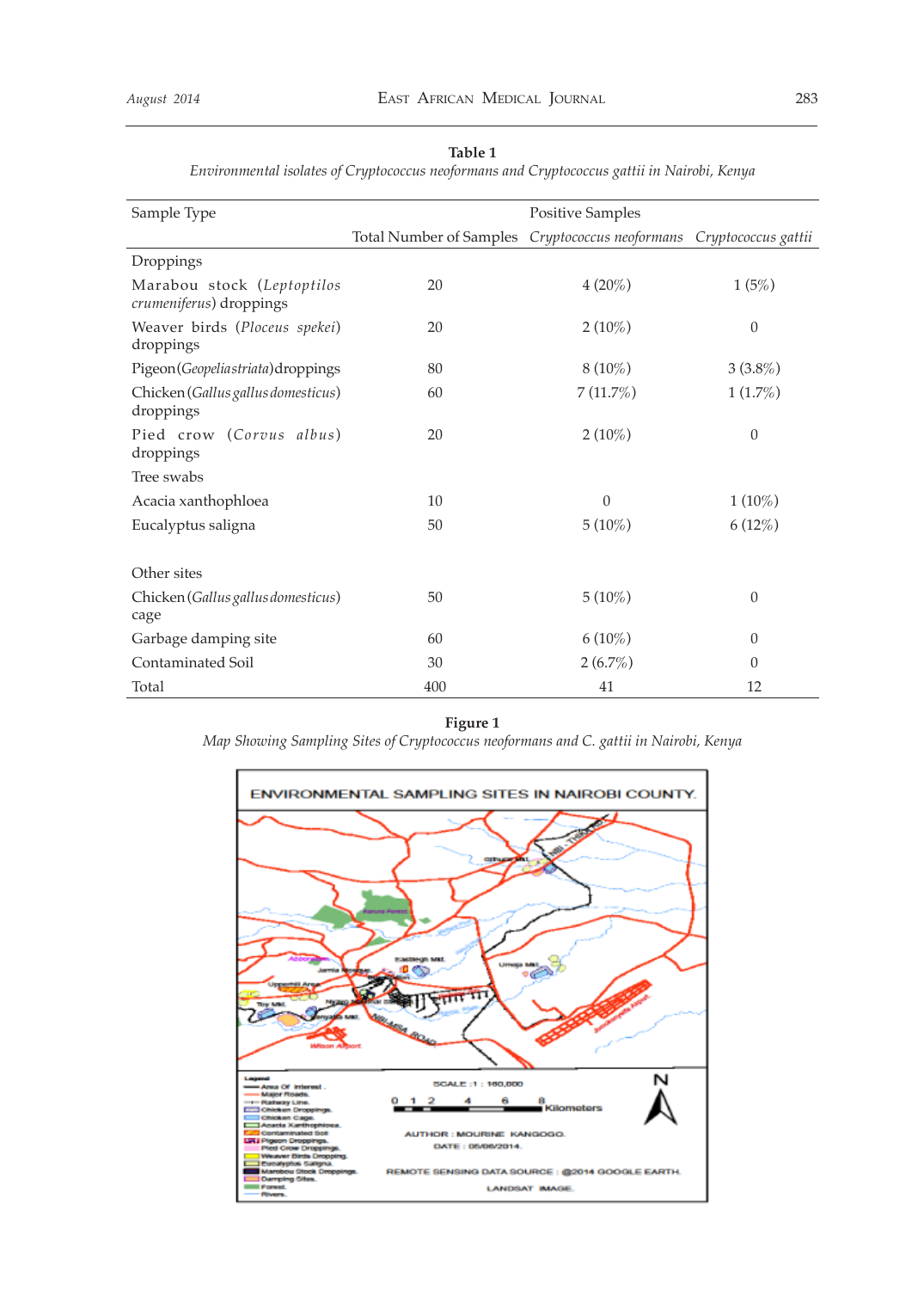#### **DISCUSSION**

We were successful in recovering C. *neoformans* and C. *gattii* from different environmental sites in Nairobi, Kenya (Table 1 and Figure 1). This success was attributed to the fact that all the droppings analysed were dry and not wet at the time of collection. In a study conducted by Granados and Castañeda (16), it was noted that old excreta was more likely to harbour high numbers of *C. neoformans* than fresh excreta. We were also able to isolate *C. gattii* though in small percentages from pigeon droppings, marabou stock droppings and chicken droppings. C. gattii was not isolated from weaver bird and pied crow droppings. Limited studies have been carried out in Africa on the environmental isolation of *C. neoformans* (17-18). A study in Ethiopia on occurrence of *C. neoformans* in the environment showed the presence of *C. neoformans* in pigeon droppings and absence of *C. neoformans* from other bird droppings (18). The same study did not recover *C. gattii* from the pigeon droppings. In our study most of the C. neoformans isolates were recovered from pigeon (8/80; 10%) and chicken (7/60; 11.7 %) droppings. Although pigeon droppings has been documented as the most common source of *C. neoformans* in the environment, the presence of this yeast in many bird species other than pigeons, i.e., dove, psitaccines, budgerigars, canaries, parrots, cockatoos and Starlings had also been reported (19).

We were able to recover *C. neoformans* and *C. gattii* from two tree species namely *Acacia* and *Eucalyptus*. Most of the environmental *C. gattii* isolates were recovered from *Eucalyptus* trees (6/50; 12%) and only (1/10: 10%) was recovered from Acacia tree. Our findings agree with other studies that associates *C. gattii* with *Eucalyptus* and other non *Eucalyptus* trees as well (12,16). This was confirmed in a environmental surveillance study by Granados Castaneda in Bogotá, Colombia whereby C. *gattii* was recovered from *Eucalyptus* trees as well as other trees including *Acacia, Cupresus,* and *Pinus* (16). Similarly, C. *neoformans* was recovered also from *Eucalyptus* trees in this study. Many studies associate *C. gattii* isolation with *Eucalyptus* but our findings proved otherwise; the fact that these trees harbor different bird species could have contributed to the recovery of both isolates. Few reports exist of isolations of *C. neoformans* and *C. gattii* from the same habitats with the recognitions of natural hybrids between the two species. For instance, *C. neoformans* and *C. gattii* have been isolated from same sources, such as *Eucalyptus spp*. or *Syzygium cumini* trees or bird feces (20,21).

*C. neoformans* was isolated from other sites including soil samples, chicken cage and swabs from garbage dumping sites. Contrary to some studies that have found soil to be a major reservoir of *C. gattii*  (12,22), we did not recover *C. gattii* from soil in this study.

The occurrence of *C. neoformans* and *C. gattii* in different environmental samples collected in the Nairobi, Kenya is significant. The isolation and identification of yeast from these environmental sources in Kenya might provide useful information for ecological and epidemiological studies of *C. neoformans* and *C. gattii*.

#### **ACKNOWLEDGEMENTS**

This study was funded DAAD and JKUAT. We acknowledge the assistance rendered by Kenya Medical Research Institute in providing Laboratory space for sample collection and processing of the samples.

#### **REFERENCES**

- 1. Park BJ, Wannemuehler K A, Marston BJ, Govender N, Pappas PG, Chiller TM. Estimation of the current global burden of cryptococcal meningitis among persons living with HIV/AIDS. *AIDS*. 2009;**23**:525- 530.
- 2. Pappas PG. Cryptococcal infections in non-HIVinfected patients. *Trans Am Clin Climatol Assoc.* 2013;**124**:61-79.
- 3. Alemu AS, Kempker RR, Tenna A, *et al*. High prevalence of Cryptococcal antigenemia among HIVinfected patients receiving antiretroviral therapy in Ethiopia. *PLoS One*. 2013;**8**:e58377
- 4. Tortorano AM, Viviani MA, Rigoni AL, Cogliati M, Roverselli A, Pagano A. Prevalence of serotype D in *Cryptococcus neoformans* isolates from HIV positive and HIV negative patients in Italy. *Mycoses*. 1997;**40**:297- 302
- 5. Jarvis JN, Harrison TS. HIV-associated cryptococcal meningitis. *AIDS*. 2007;**21**:2119-2129.
- 6. Evans EE. The antigenic composition of *Cryptococcus neoformans*. I. A serologic classification by means of the capsular and agglutination reactions. *J Immunol.*  1950;**64**:423-430.
- 7. Kwon-chung KJ, Boekhout T, Fell JW, Diaz M. (1557) Proposal to conserve the name *Cryptococcus gattii* against *C. hondurianus* and *C. basillisporus* (Basidiomycota, Tremellomycetidae). *Taxon*. 2002;**51**:804-806.
- 8. Collier, L., Balows, A. & Sussman M. Topley & Wilson's Microbiology and Microbial Infections.; 1998.
- 9. Kuroki M, Phichaichumpon C, Yasuoka A, *et al*. Environmental isolation of *Cryptococcus neoformans* from an endemic region of HIV-associated cryptococcosis in Thailand. *Yeast*. 2004;**21**:809-12. doi:10.1002/yea.1112.
- 10. Ferreira AS, Sampaio A, Maduro AP, *et al.* Genotypic diversity of environmental *Cryptococcus neoformans*  isolates from Northern Portugal. *Mycoses*. 2014;**57**:98- 104.
- 11. Galanis E. Epidemiology of *Cryptococcus gattii,* British Columbia, Canada, 1999–2007. *Emerg Infect Dis.* 2010;**16**:251-257.